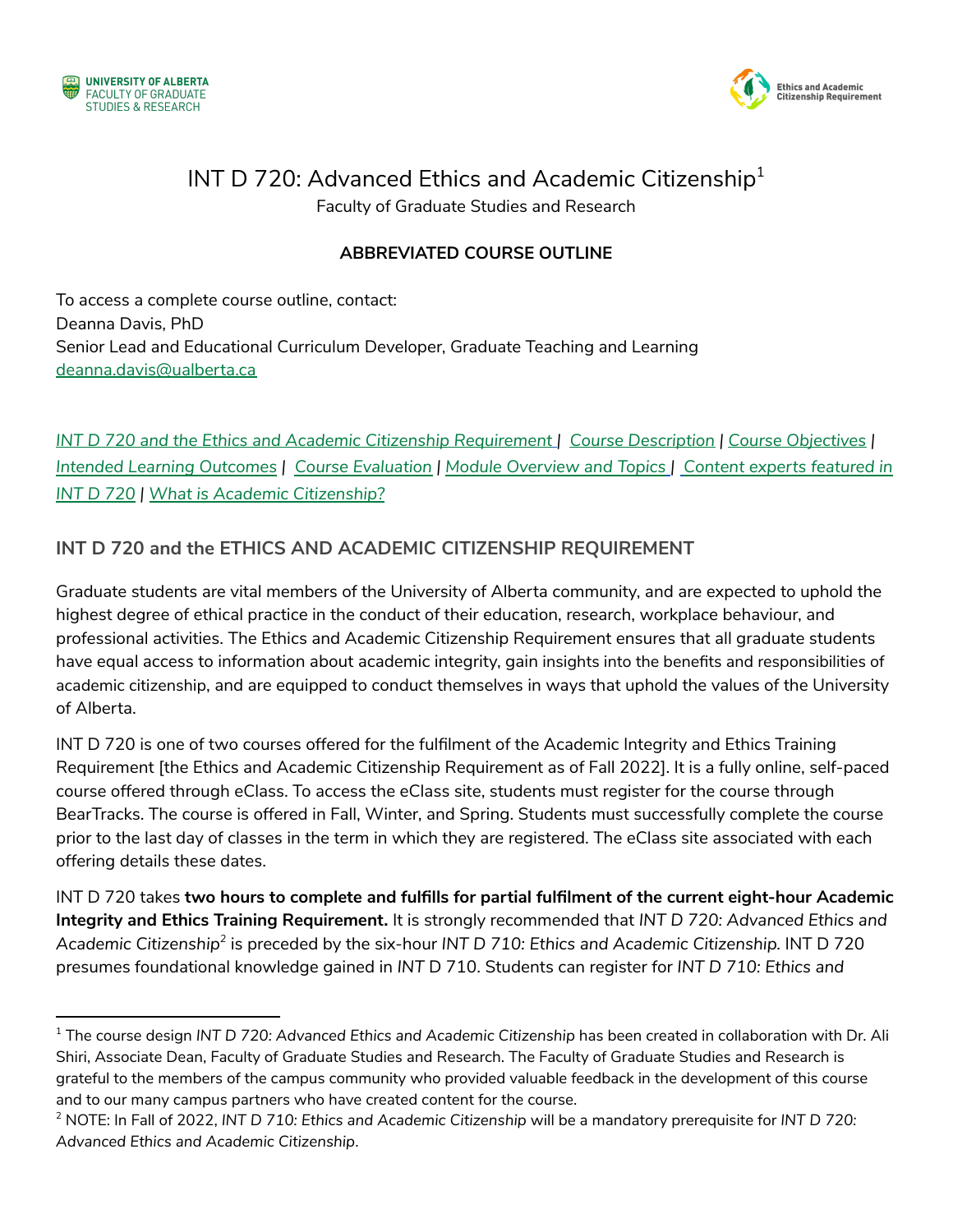*Academic Citizenship* through BearTracks. As zero-credit courses in BearTracks, INT D 710 and INT D 720 will appear on your student transcript.

*Note: The Ethics and Academic Citizenship Requirement provides foundational ethics education. Students are expected to expand their knowledge and understanding of academic citizenship throughout their programs and to seek out support when they have questions. Your department may have additional requirements and/or opportunities to expand your knowledge.*

*Also, depending on your program of study, the foundational courses offered by the Faculty of Graduate* Studies and Research (INT D 710 and INT D 720) may need to be supplemented by other specialized training, such as animal user training, safety courses related to field research, or professional ethics training. For more *information, please visit the [Research](https://www.ualberta.ca/research/research-support/research-ethics-office/index.html) Ethics Office and consult with your department.*

### <span id="page-1-0"></span>**COURSE DESCRIPTION**

*INT D 720: Advanced Ethics and Academic Citizenship* provides advanced treatment of ethical principles, including research and scholarship, intellectual property, academic citizenship, and ethical principles in university teaching.

The course is grounded in principles of Academic Citizenship, which encompass the benefits and responsibilities of belonging to the academic community, including as they relate to research, teaching and learning, and all interactions with and within the academic community. These principles extend to community engagement, research activities, university affiliated activities, or other activities where you represent the University of Alberta. (See **What is Academic [Citizenship?](#page-3-1)**)

## <span id="page-1-1"></span>**COURSE OBJECTIVES**

- 1. Equip graduate students with a understanding of university policy, including their rights and responsibilities
- 2. Provide doctoral students with a deeper understanding of academic citizenship, including duties, responsibilities and values, as it relates to their personal conduct, research and scholarly activities, and role as educators

## <span id="page-1-2"></span>**INTENDED LEARNING OUTCOMES**

- 1. **Identify** ethical concerns related to Indigenizing and decolonizing the academy, academic citizenship, research and scholarship integrity, ethical principles in university teaching
- 2. **Define**, **recognize**, **analyze** ethical matters related to Indigenization, research and scholarship integrity, academic citizenship, and teaching and learning

## <span id="page-1-3"></span>**COURSE EVALUATION (Pass/fail)**

*INT D 720: Advanced Ethics and Academic Citizenship* is a pass/fail course. To pass the course, students must successfully complete each of the module quizzes. Multiple attempts are permitted on the quizzes; however, when a student gets a question incorrect, they are presented with a new question testing the same concept. To receive credit for INT D 720, students must successfully complete the course prior to the last day of classes in the term in which they registered. Failure to complete the course within these parameters will result in a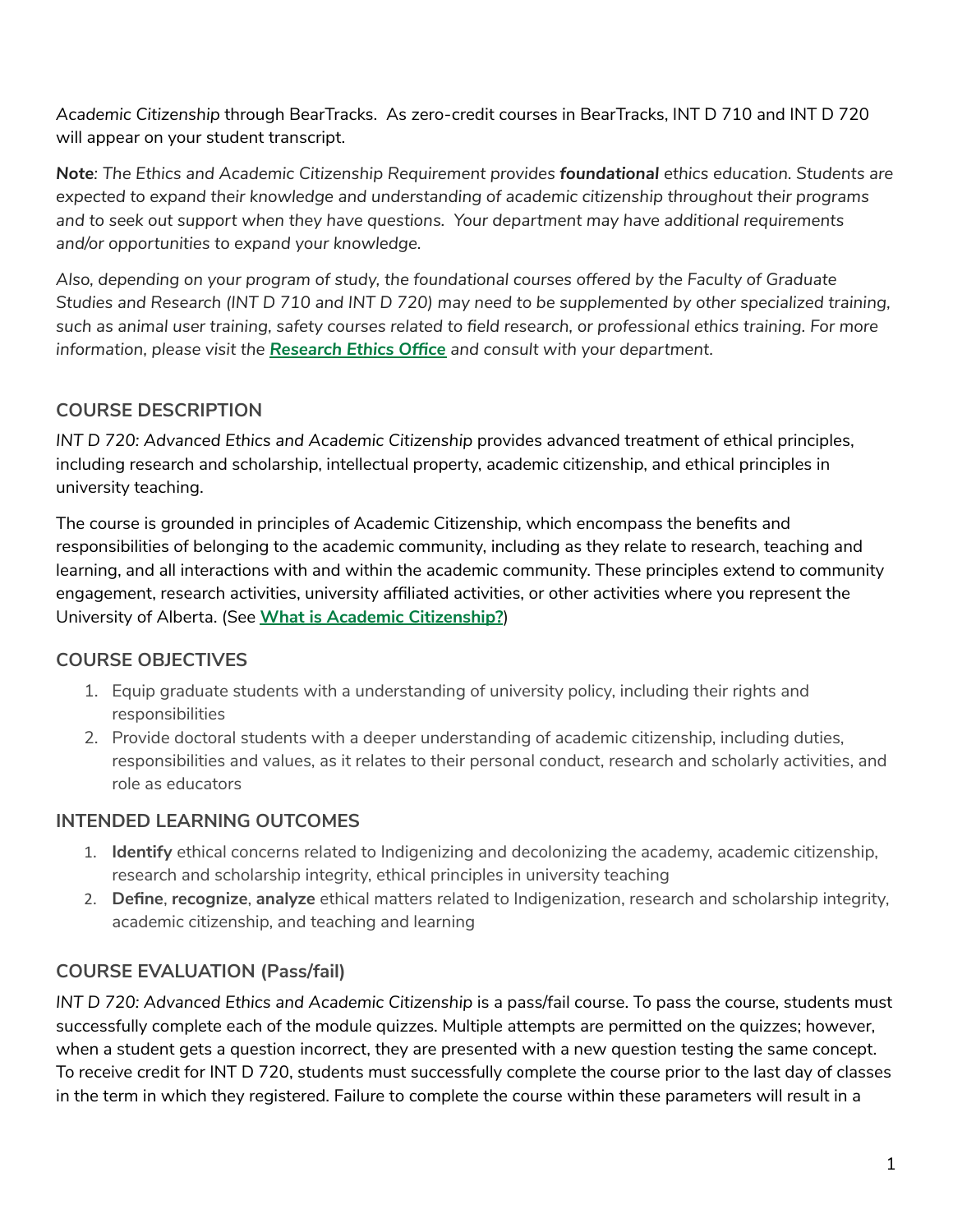failing grade. Students who fail the course will be required to register in the course again to receive ethics credit. As a zero-credit course, a failing grade in INT D 720 does not affect students' GPA.



## <span id="page-2-0"></span>**MODULE OVERVIEW AND TOPICS**

**Module 1: Welcome and Introduction** | *Time to complete: 5 minutes*

● Introduction and welcome messages from President Bill Flanagan, and Vice-Provost and Dean Brooke Milne.

**Module 2: Indigenization in Post-Secondary Institutions** | *Time to complete: 10 minutes*

● Looks at the TRC *Calls to Action* and the strategies post-secondary institutions are taking to Indigenize and decolonize the academy

**Module 3: Academic Citizenship as an Advanced Researcher** | *Time to complete: 10 minutes*

• Offers a more sophisticated examination of academic citizenship as it relates to researchers by building upon concepts included in *INT D 710: Ethics and Academic Citizenship*

**Module 4: Research and Scholarship Integrity** | *Time to complete: 45 minutes hour*

- Examines the Research and Scholarship Integrity Policy, including roles and responsibilities, and misconduct in research scholarship
- Outlines ethical responsibilities related to data management, including data management connected to Indigenous research
- Explains intellectual property as it relates to doctoral students' various research roles by building upon concepts introduced in *INT D 710: Ethics and Academic Citizenship*
- Provides more sophisticated treatment of copyright by building upon concepts introduced in *INT D 710: Ethics and Academic Citizenship*

**Module 5: Ethical Principles in University Teaching** | *Time to complete: 45 minutes*

● Examines the twin pillars of ethical principles in university teaching (STLHE Ethical Principles in University Teaching and workplace ethics)